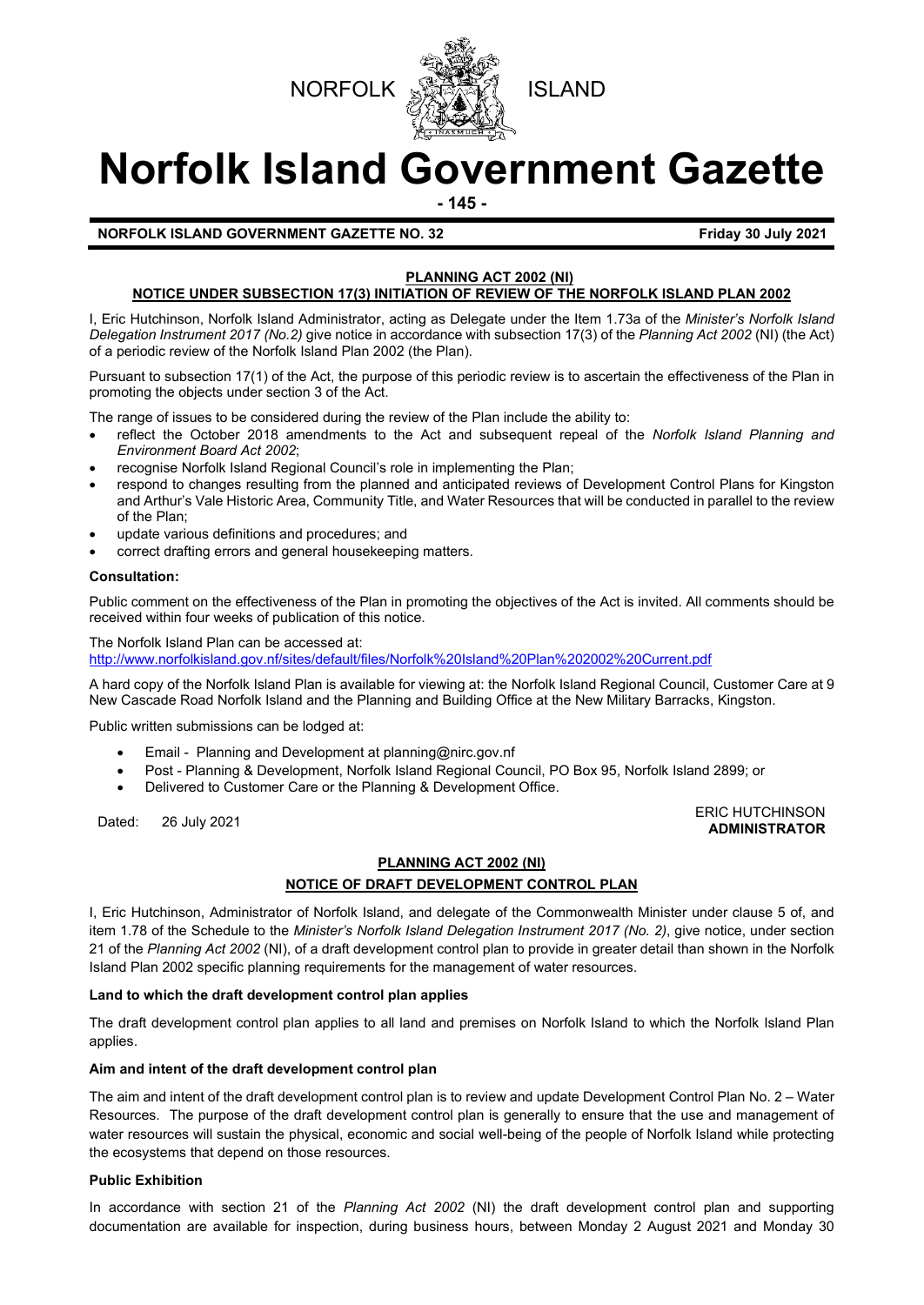# **NORFOLK ISLAND GOVERNMENT GAZETTE NO. 32 Friday 30 July 2021**

**ADMINISTRATOR**

August 2021 at:

- The Norfolk Island Regional Council Planning Office, New Military Barracks, Kingston
- The Norfolk Island Regional Council Customer Care Office, New Cascade Road, Burnt Pine
- Norfolk Island Regional Council's website [http://www.norfolkisland.gov.nf/your-council/council](http://www.norfolkisland.gov.nf/your-council/council-documents/documents-public-exhibition)[documents/documents-public-exhibition](http://www.norfolkisland.gov.nf/your-council/council-documents/documents-public-exhibition)

### **Submissions**

Any person may make written submissions to the General Manager, Norfolk Island Regional Council about this draft development control plan. All submissions must be received by Monday 6 September 2021 and signed by at least one person making the submission. If a submission objects to the draft development control plan, the grounds for objections must be specified in the submission.

Dated: 26 July 2021<br>Dated: 26 July 2021

### **CROWN LANDS ACT 1996 (NI) CHANGE OF CROWN LEASE CATEGORY**

In accordance with Crown Land Instructions, public comment is invited on a proposed change of crown lease category for the following –

**Location and Lessee** - Portion 40b8, Queen Elizabeth Avenue Mr Christopher Kenny

**Proposed Change** - Change from Residential to Special Purpose

Written comments should be received no later than 13 August 2021 and emailed to [Office.administrator@infrastructure.gov.au.](mailto:Office.administrator@infrastructure.gov.au)

### Dated: 27 July 2021<br>Dated: 27 July 2021 **ADMINISTRATOR**

### **COURT OF PETTY SESSIONS**

The next sittings of the Court of Petty Sessions is set to commence the week of Monday  $9<sup>th</sup>$  August 2021 at 10.00am

### Dated: 28 July 2021 2002 12:00 12:00 12:00 12:00 12:00 12:00 12:00 12:00 12:00 12:00 12:00 12:00 12:00 12:00 12:00 12:00 12:00 12:00 12:00 12:00 12:00 12:00 12:00 12:00 12:00 12:00 12:00 12:00 12:00 12:00 12:00 12:00 12:00

### **CLERK OF THE COURT OF PETTY SESSIONS**

### **PLANNING ACT 2002 (NI) – SECTION 48 NOTICE**

The following Development Applications for permissible (with consent) use or development of land have been determined under the *Planning Act 2002* (NI).

| <b>DA Number</b> | <b>Applicant</b>                                        | Location                                                | and/or<br><b>Proposed</b><br>use<br><b>Development</b>                                                                                                 | <b>Decision</b>                                                  |
|------------------|---------------------------------------------------------|---------------------------------------------------------|--------------------------------------------------------------------------------------------------------------------------------------------------------|------------------------------------------------------------------|
| DA 2/2021        | L Woodward,<br>PO Box 345, Fortitude<br>Valley Qld 4006 | Portion 79i,<br>Country Road,<br>83<br>Norfolk Island   | Change<br>Use to add<br>of<br>Residence - Accommodation<br>Unit as an additional permitted<br>use at the existing Residence -<br><b>Dwelling House</b> | Approved,<br>27 July 2021,<br>subject<br>to<br>conditions.       |
| DA 3/2021        | D W Evans,<br>PO Box 132, Norfolk<br>Island             | Portion 178a2,<br>105<br>Red<br>Road.<br>Norfolk Island | Subdivision - Major: Create<br>one additional lot                                                                                                      | Approved,<br>2021.<br>27<br>July<br>subject<br>to<br>conditions. |

### **Public Inspection**

The Notices of Decision and accompanying documents may be inspected, free of charge, during business hours at the Planning Office of the Norfolk Island Regional Council, New Military Barracks, Kingston.

### **Reviewable Decisions**

Decisions made in relation to development applications are reviewable decisions within the meaning of subsection 78(1) of the *Planning Act 2002 (NI).* The applicant or any person who made a written public submission about the development application has the right to apply to the Administrative Review Tribunal or the Administrative Appeals Tribunal for review of a decision on a development application. An application for a review must be lodged within 28 days of the date the decision was given.

Dated: 27 July 2021 JODIE BROWN **SENIOR STRATEGIC PLANNER**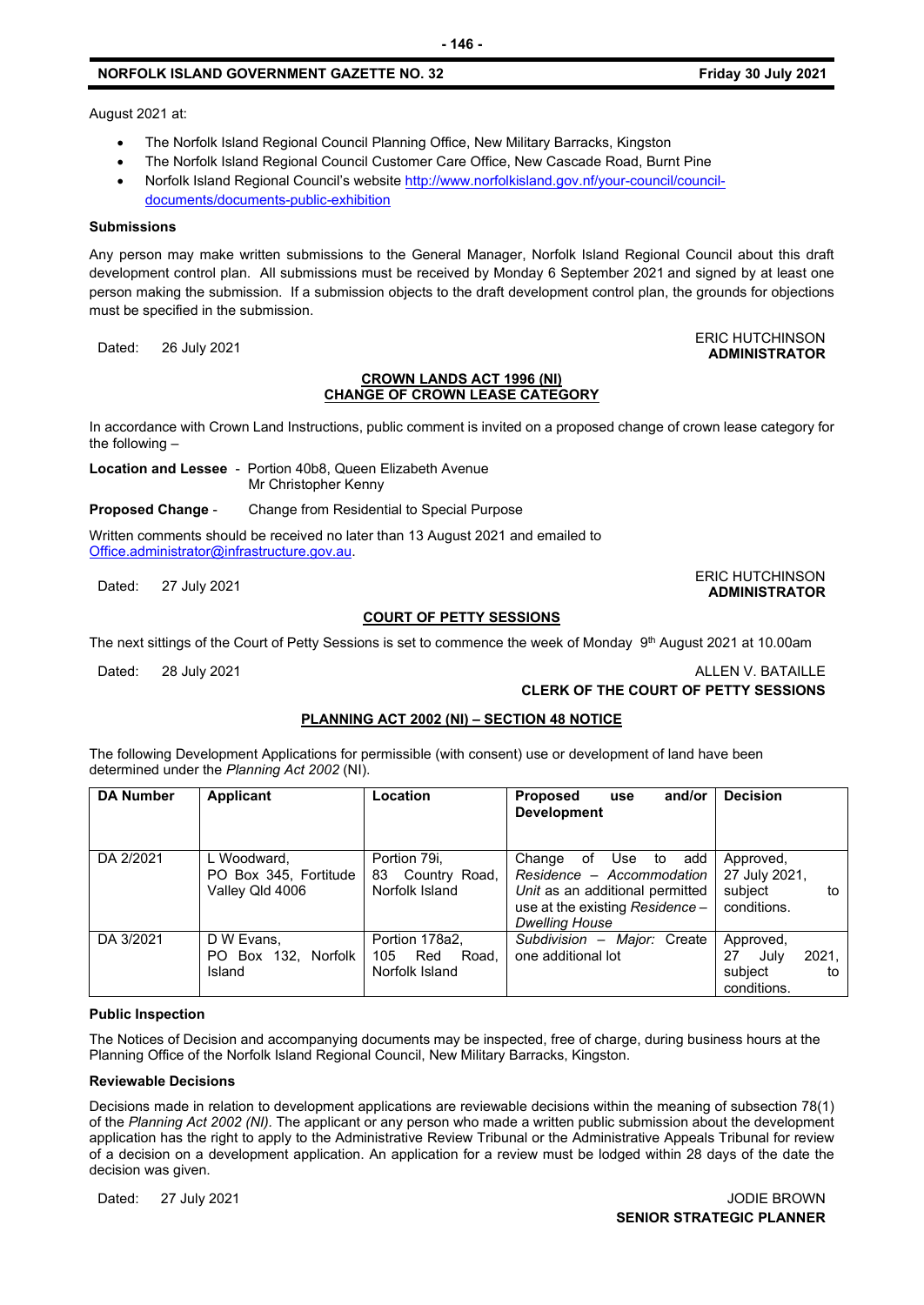# **NORFOLK ISLAND GOVERNMENT GAZETTE NO. 32 Friday 30 July 2021**

| PLANNING ACT 2002 (NI) - SUBSECTION 38(3) NOTICE<br>AMENDED DEVELOPMENT APPLICATION |                                                                                                                            |  |  |  |
|-------------------------------------------------------------------------------------|----------------------------------------------------------------------------------------------------------------------------|--|--|--|
| <b>Development Application No.:</b>                                                 | DA.BA 20/2021                                                                                                              |  |  |  |
| Applicant:                                                                          | S Ryan and T M Loader                                                                                                      |  |  |  |
|                                                                                     | PO Box 111, NORFOLK ISLAND 2899,                                                                                           |  |  |  |
| Location:                                                                           | Portion 26q22, 15a-15b The Village, NORFOLK ISLAND 2899                                                                    |  |  |  |
| Proposed Development:                                                               | Change of use to Residence - Dwelling House and underground water tank<br>(encroaching into minimum rear boundary setback) |  |  |  |
| Zone:                                                                               | Mixed Use                                                                                                                  |  |  |  |
| Category:                                                                           | Permissible (with consent)                                                                                                 |  |  |  |

# **Public Exhibition**

In accordance with section 38 of the Act DA.BA 20/2021 has been amended. The nature of the amendments are as follows

• Change proposed development from *Residence – Dual Occupancy* and *Shop* to change of use to *Residence – Dwelling House.* 

This amended Development Application may be inspected, during business hours, at the Planning Office at the Norfolk Island Regional Council, New Military Barracks, Kingston, and also at the Norfolk Island Regional Council website <http://www.norfolkisland.gov.nf/your-council/council-documents/documents-public-exhibition>

### **Submission**

Any person may, during the period between Monday 19 July 2021 and Monday 2 August 2021, make written submissions to the General Manager about the Amended Development Application. All submissions must state the relevant Development Application number. All submissions must be signed by at least one person making the submission. If a submission objects to the proposed development, the grounds for objections must be specified in the submission.

### **Reviewable decisions**

Decisions made on Development Applications under the *Planning Act 2002* (NI) are reviewable decisions within the meaning of subsection 78(1) of the Act.

Dated: 13 July 2021 2001 2002 12:00 12:00 12:00 12:00 12:00 12:00 12:00 12:00 12:00 12:00 12:00 12:00 12:00 12:00 12:00 12:00 12:00 12:00 12:00 12:00 12:00 12:00 12:00 12:00 12:00 12:00 12:00 12:00 12:00 12:00 12:00 12:00

# **SENIOR STRATEGIC PLANNER**

# **PLANNING ACT 2002 (NI) – SUBSECTION 43(1) NOTICE DEVELOPMENT APPLICATIONS**

| <b>Development Application No.:</b> | DA.BA 24/2021                                                       |
|-------------------------------------|---------------------------------------------------------------------|
| Applicant:                          | E Quintal                                                           |
|                                     | PO Box 486, NORFOLK ISLAND 2899,                                    |
| Location:                           | Portion(s) Lot: 60 Sec: 9 Por: 30y, 20a Ephraim Christian Road      |
| Proposed Development:               | New Residence - Dual Occupancy – construct one additional residence |
| Zone:                               | Rural                                                               |
| Category:                           | Permissible (with consent)                                          |

### **Public Exhibition**

This Development Application may be inspected, during business hours, at the Planning Office at the Norfolk Island Regional Council, New Military Barracks, Kingston. The Development Application may also be viewed at Council's website a[t http://www.norfolkisland.gov.nf/your-council/council-documents/documents-public-exhibition.](http://www.norfolkisland.gov.nf/your-council/council-documents/documents-public-exhibition)

### **Submission**

Any person may, during the period between Monday 19 July 2021 and Monday 2 August 2021, make written submissions to the General Manager about this Development Application. All submissions must state the relevant Development Application number. All submissions must be signed by at least one person making the submission. If a submission objects to the proposed development, the grounds for objections must be specified in the submission.

### **Reviewable decisions**

Decisions made on this Development Application under the *Planning Act 2002* (NI) are reviewable decisions within the meaning of subsection 78(1) of the Act.

### Dated: 9 July 2021 2021 2009 2009 2012 2013 2014 2015 2016 2021 2022 2034 2022 2023 2024 2022 2023 2024 2022 20 **SENIOR STRATEGIC PLANNER**

# **PLANNING ACT 2002 (NI) – SUBSECTION 43(1) NOTICE DEVELOPMENT APPLICATIONS**

| Development Application No.: | DA.BA 23/2021                                                               |
|------------------------------|-----------------------------------------------------------------------------|
| Applicant:                   | V W Hahn                                                                    |
|                              | PO Box 862, NORFOLK ISLAND 2899                                             |
| Location:                    | Portion(s) Lot: 99 Sec: 18 Por: 77w5, Bumbora Road                          |
| Proposed Development:        | New Residence - Dwelling House (encroaching into front boundary<br>setback) |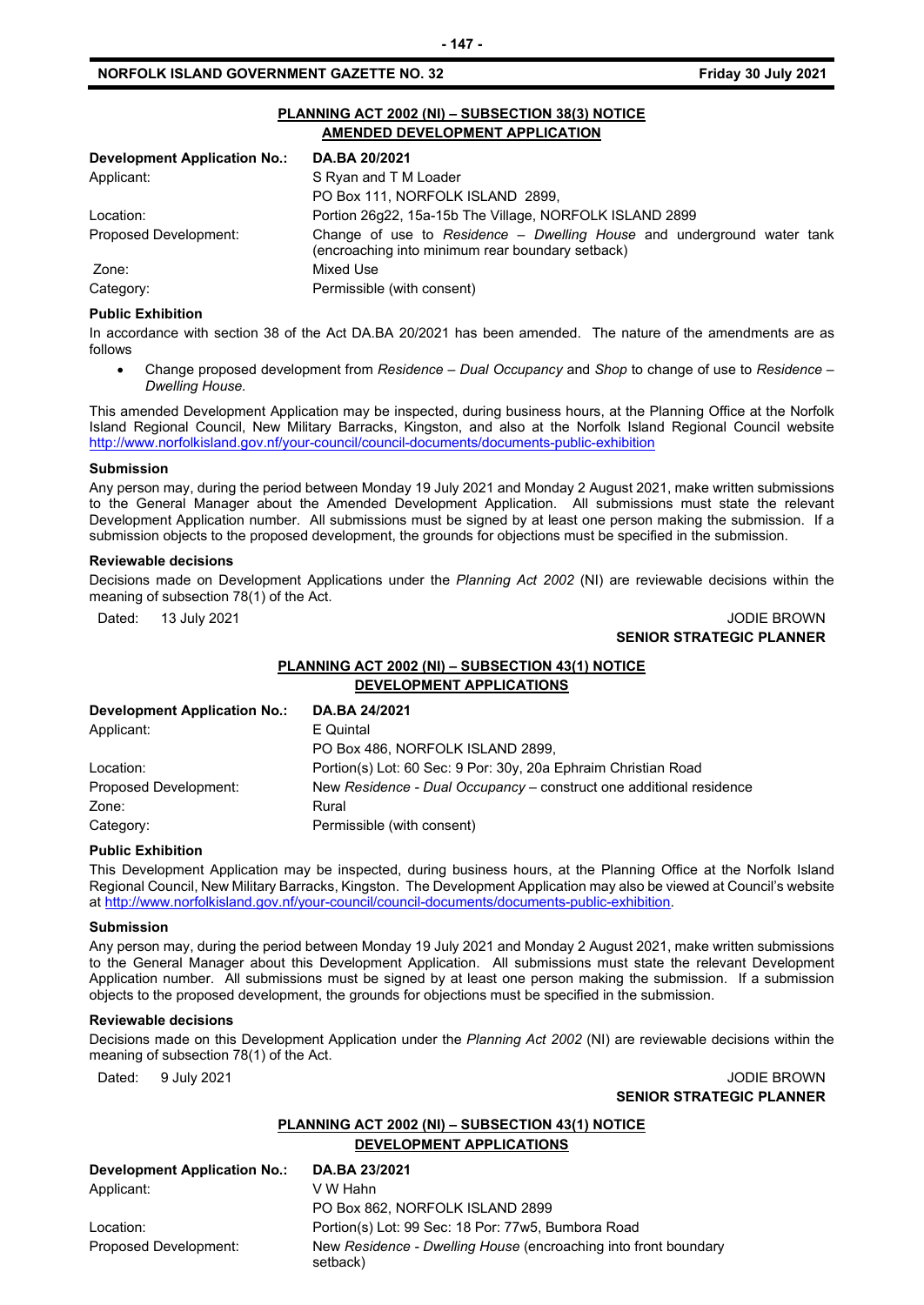### **NORFOLK ISLAND GOVERNMENT GAZETTE NO. 32 Friday 30 July 2021**

Zone: Rural Residential Category: Category: Permissible (with consent)

**Public Exhibition**

This Development Application may be inspected, during business hours, at the Planning Office at the Norfolk Island Regional Council, New Military Barracks, Kingston. The Development Application may also be viewed at Council's website a[t http://www.norfolkisland.gov.nf/your-council/council-documents/documents-public-exhibition.](http://www.norfolkisland.gov.nf/your-council/council-documents/documents-public-exhibition)

### **Submission**

Any person may, during the period between Monday 19 July 2021 and Monday 2 August 2021, make written submissions to the General Manager about this Development Application. All submissions must state the relevant Development Application number. All submissions must be signed by at least one person making the submission. If a submission objects to the proposed development, the grounds for objections must be specified in the submission.

### **Reviewable decisions**

Decisions made on this Development Application under the *Planning Act 2002* (NI) are reviewable decisions within the meaning of subsection 78(1) of the Act.

Dated: 13 July 2021 JODIE BROWN

# **SENIOR STRATEGIC PLANNER**

# **PLANNING ACT 2002 (NI) – SUBSECTION 43(1) NOTICE DEVELOPMENT APPLICATIONS**

| DA.BA 26/2021                                                   |
|-----------------------------------------------------------------|
| J L Nobbs-McCowan                                               |
| PO Box 561, NORFOLK ISLAND                                      |
| Portion(s) Lot: 7 Sec: 14 Por: 39r4 and 39r18, 113 Taylors Road |
| Industry - Light: Extension to Joinery                          |
| Mixed Use                                                       |
| Permissible (with consent)                                      |
|                                                                 |

### **Public Exhibition**

This Development Application may be inspected, during business hours, at the Planning Office at the Norfolk Island Regional Council, New Military Barracks, Kingston. The Development Application may also be viewed at Council's website a[t http://www.norfolkisland.gov.nf/your-council/council-documents/documents-public-exhibition.](http://www.norfolkisland.gov.nf/your-council/council-documents/documents-public-exhibition)

### **Submission**

Any person may, during the period between Monday 26 July 2021 and Monday 9 August 2021, make written submissions to the General Manager about this Development Application. All submissions must state the relevant Development Application number. All submissions must be signed by at least one person making the submission. If a submission objects to the proposed development, the grounds for objections must be specified in the submission.

### **Reviewable decisions**

Decisions made on this Development Application under the *Planning Act 2002 (NI)* are reviewable decisions within the meaning of subsection 78(1) of the Act.

### Dated: 21 July 2021 JODIE BROWN **SENIOR STRATEGIC PLANNER**

# **DISASTER AND EMERGENCY MANAGEMENT ACT 2001 (NI) FURTHER EXTENSION OF DECLARATION OF STATE OF EMERGENCY**

I **Eric Hutchinson,** Administrator of Norfolk Island and delegate of the Minister under Section 5 of, and item 1.27 of the Schedule to, the *Minister's Norfolk Island Delegation Instrument 2019*:

**PURSUANT** to Section 9 of the *Disaster and Emergency Management Act 2001* (NI) [the Act] and having regard to the advice of the Controller;

**FOR** the purpose of response and recovery operations under the Act and the Disaster and Emergency Plan for the Territory of Norfolk Island;

**FURTHER EXTEND** the declaration of emergency made under section 9 of the Act at 16:15 Hrs on Monday 16 March 2020, for the whole of the Territory of Norfolk Island, until 23:59 hr on Thursday 30 September 2021.

Dated: 20 May 2021 ERIC HUTCHINSON **ADMINISTRATOR**